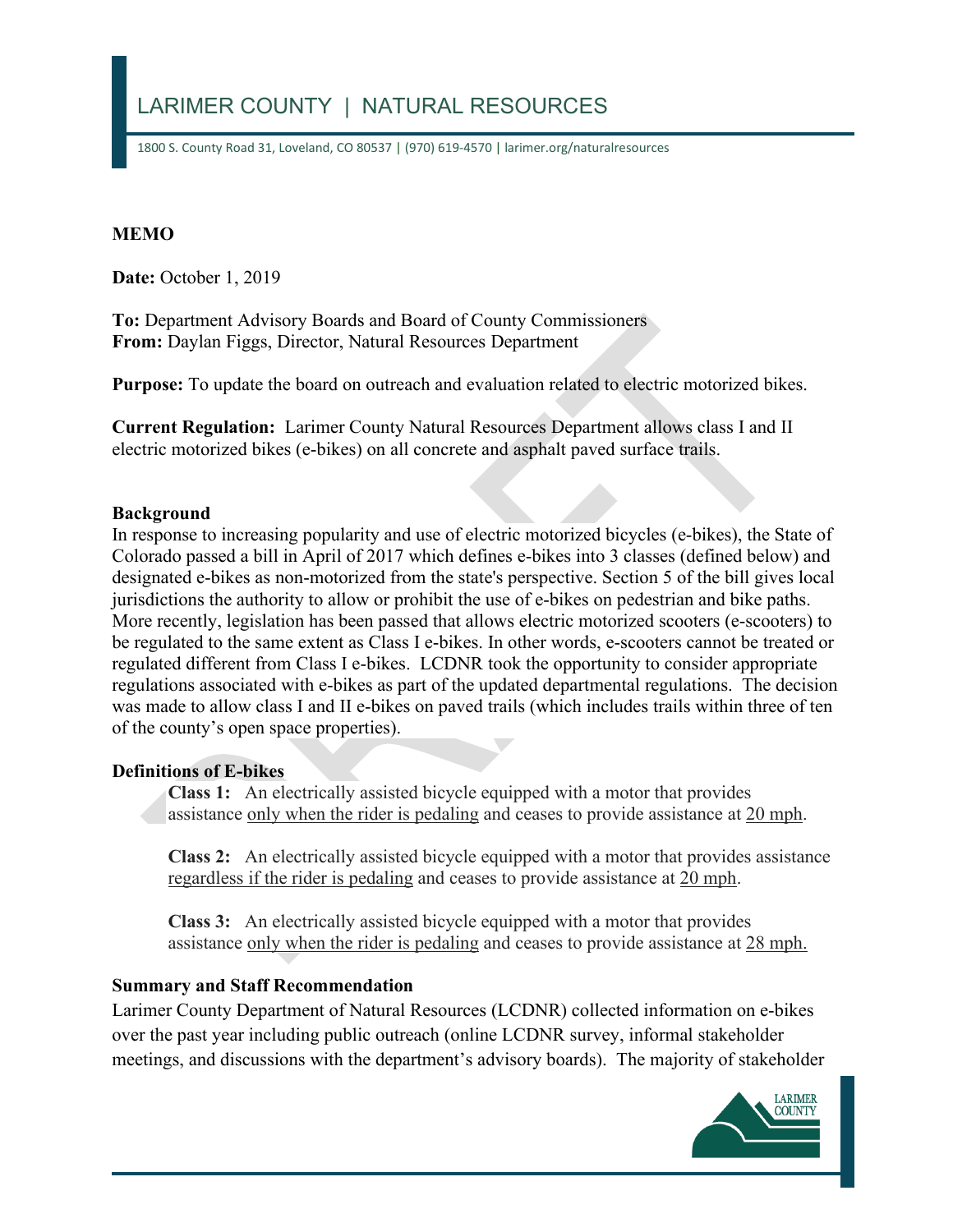

all or some of existing natural surface trails. groups and public survey respondents (over 60%) were not in favor of allowing e-bikes on either

 and open space natural surface trails. Already many of these trails are at or near capacity, and allowing for a new use, and one that at times can exceed the speed of any other use, is individuals, and currently do allow e-bikes/e-scooter motorized access. Additionally, trails LCDNR considers recreational opportunities both regionally and within the LCDNR system with the intent to manage a spectrum of recreation opportunities and a spectrum of wildness and remoteness on parks and open spaces. LCDNR does not currently allow motorized uses on park concerning for safety, capacity and the quality of existing user experiences. However, paved trails that traverse through 3 of the 10 county open spaces (River Bluffs, Lions and Long View open spaces), were designed to allow a higher level of use, meet alternative transportation and commuting goals, include trails designated for powered mobility devices for mobility impaired located within the Federal lands managed by the County (Horsetooth Reservoir, Carter Lake, Pinewood and Flatiron) are being considered for the allowance of e-bikes, but the final decision has not been made.

 preponderance of natural surface trails that connect and share identical regulations that allow Providing consistent cross boundary regulations is a goal we strive to achieve since visitors rarely know when they've left a city vs. a county property, and the lack of consistent regulations can be confusing and have negative consequences for users. LCDNR and Fort Collins have the Class I and II e-bikes on paved regional, commuter type trails and no e-bikes on natural surface trails. Currently, between Larimer County Natural Resources, and the cities of Fort Collins and Loveland, over 25% of the combined regional trail systems managed by these entities allow ebikes.

 Larimer County Department of Natural Resources staff is recommending continuing the recently adopted regulations that allow Class I and II e-bikes on paved, regional trails-only. This visitor safety; the pace at which electric bike and scooter technology is changing and thus hard to regulate based on a single point in time;; resource impacts to areas intended to be managed for recommendation is based on a suite of considerations including: the public response received to date; the allowance for a motorized use into a traditionally non-motorized system; potential changes in regulation on Federal lands; public and staff concerns related to travel speeds and their sense of wildness; and increased trail capacity implications. Staff propose to revisit this regulation during the next regular update of Department regulations, anticipated in late 2021.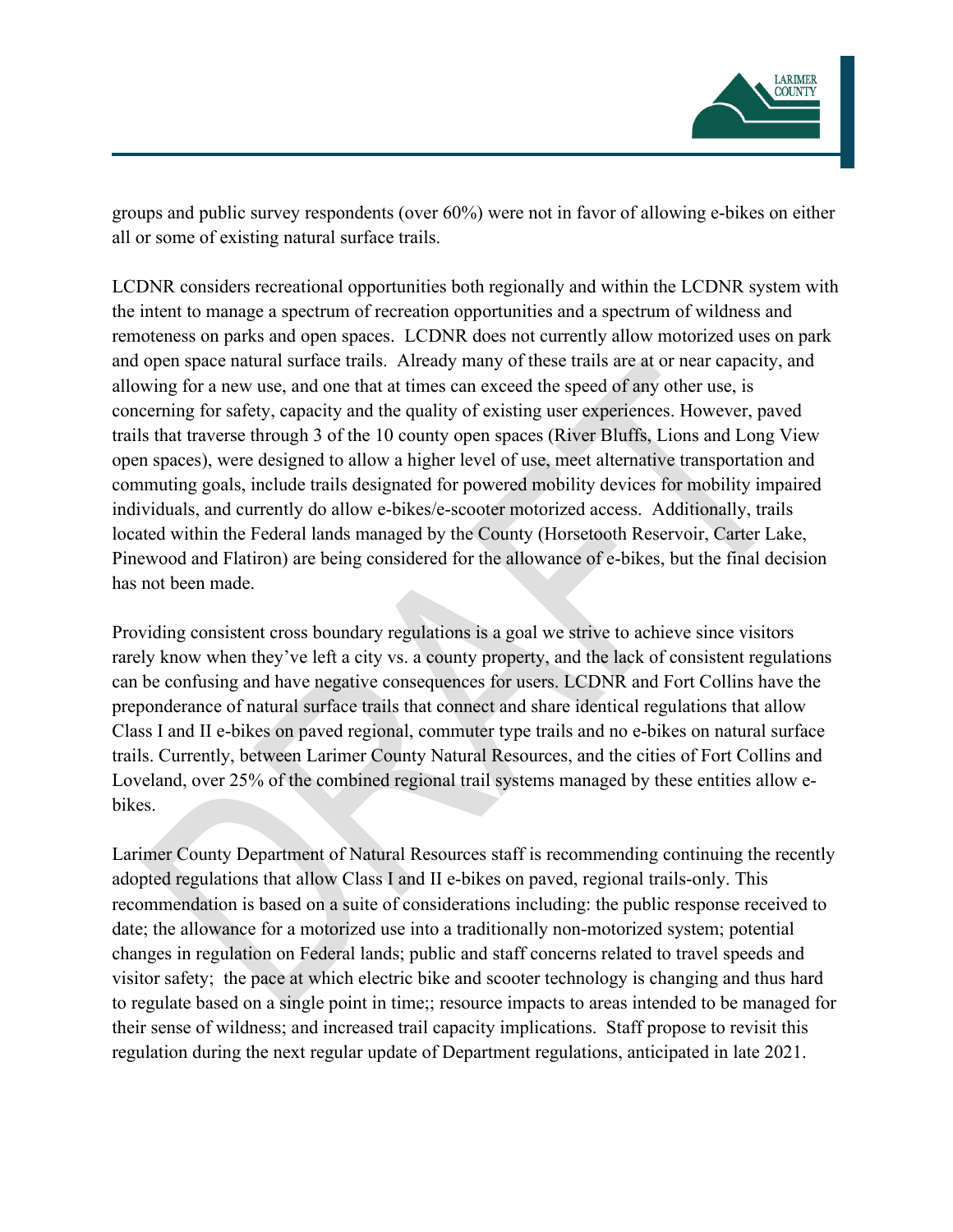

# **Summarized Survey and Literature Review Information**

### **Larimer County Department of Natural Resources E-Bike Informal Survey Results**

| E-Bikes on Larimer County Natural Surface Trails |                        |                           |                        |     |  |
|--------------------------------------------------|------------------------|---------------------------|------------------------|-----|--|
|                                                  | <b>Class 1 E-Bikes</b> | <b>Class 1 E-Bikes on</b> |                        |     |  |
|                                                  | on All Natural         | %                         | <b>Certain Natural</b> | %   |  |
|                                                  | <b>Trails</b>          |                           | <b>Trails</b>          |     |  |
| 1 (against)                                      | 430                    | 56                        | 379                    | 49  |  |
|                                                  | 57                     | $\overline{7}$            | 58                     | 8   |  |
| 3                                                | 18                     | 2                         | 40                     | 5   |  |
| 4                                                | 14                     | $\overline{2}$            | 55                     |     |  |
| 5                                                | 29                     | 4                         | 32                     | 4   |  |
| 6                                                | 28                     | 4                         | 45                     | 6   |  |
| 7 (in favor)                                     | 195                    | $25^{\circ}$              | 162                    | 21  |  |
| <b>Total Survey Responses</b>                    | 771                    | 100                       | 771                    | 100 |  |
| Resident vs. Non-Resident                        |                        |                           |                        |     |  |
|                                                  |                        | #                         | %                      |     |  |
|                                                  | Non-Resident           | 112                       | 15                     |     |  |
|                                                  | Resident               |                           | 85                     |     |  |
|                                                  |                        | 771                       | 100                    |     |  |

*Average Number of Years Lived in Larimer County***: 16** 

 *Number of Times Visited LCDNR Property in the Past 12 Months (Highest to lowest)* 

| Horsetooth Mountain OS      | 16.2 | Hermit Park OS            | 1.4                                                |
|-----------------------------|------|---------------------------|----------------------------------------------------|
| <b>Horsetooth Reservoir</b> | 13.7 | <b>Red Mountain OS</b>    | 1.2 <sub>1</sub><br>0.9 <sup>°</sup><br>0.7<br>0.6 |
| Devil's Backbone OS         | 7.6  | Eagles Nest OS            |                                                    |
| Carter Lake Reservoir       | 2.5  | <b>River Bluffs OS</b>    |                                                    |
| Pinewood Reservoir          | 2.2  | <b>Flatiron Reservoir</b> |                                                    |
| Lions Park OS               | 2.0  | Ramsay-Shockey OS         | $0.5^{\circ}$                                      |

*Review of Survey Comments*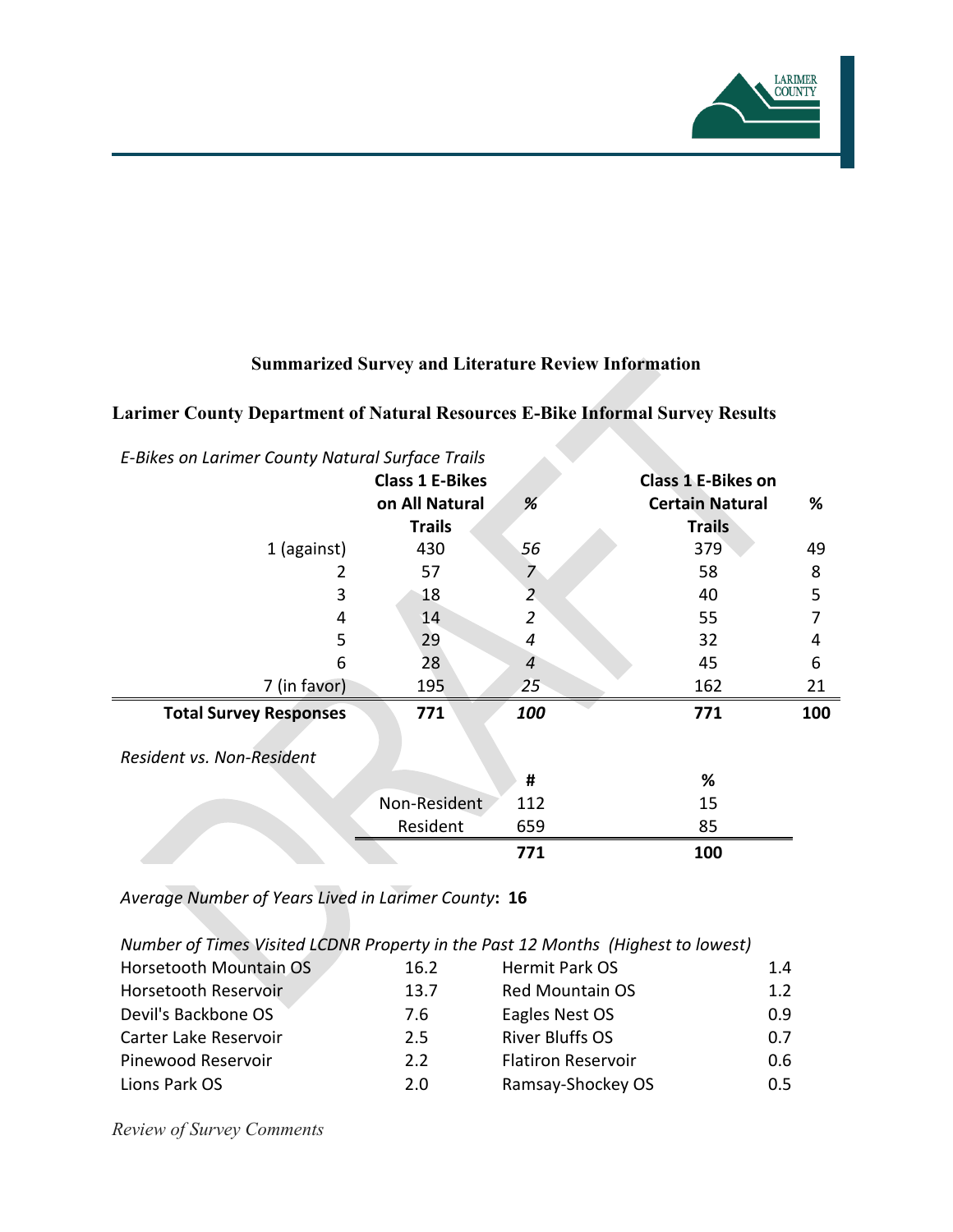

The comments provided by survey respondents varied widely from those strongly in favor of ebikes to those adamantly opposed. Included below are general summaries about the comments provided by the survey respondents to questions about e-bikes on the survey.

# **Survey Question #1: A Class 1 e-bike has an electric motor that only turns on when the rider is pedaling. The motor ceases to operate once the bike reaches 20 mph. Are you in favor of allowing Class 1 e-bikes on** *all***-natural surface (dirt) trails managed by Larimer County that are already open to bicycles? (Select one.)**

 Respondents opposed commented on safety concerns due to speed potential and inexperience of e-bikes riders, resource damage, noise concerns, increased use on already congested and crowded trails, enforcement challenges, and generally not in favor of allowing any motorized uses on natural surface trails. Those in favor of e-bikes cited the benefits related to exercise, assistance for those with limited mobility or health issues, and that Class 1 e-bikes are quiet, efficient, and reliable.

# **Survey Question #2: Larimer County Natural Resources could designate certain trails in its system for e-bike use. Are you in favor of the department designating**  *certain* **natural surface (dirt) trails for e-bikes?**

 trails for e-bikes would provide an opportunity to pilot the use. Respondents opposed believe that certain trail designations would be too confusing for all users, be unsafe, create issues at junctions, lead to resource damage and that there are plenty of other options for e-bike users such as roads, commuter trails, USFS trails, and more. Those in favor believe there needs to be more options available to e-bike users on natural surface trails. Some respondents stated that by allowing select natural surface

### **Boulder County E-Bike Literature Review**

 published studies on e-bike trends, benefits and disadvantages, trip purpose, impacts to trails and Boulder County completed an e-bike literature review in September 2019 to gather any recreational visitor conflicts.

# *Key trends and results of this literature review are as follows:*

- management strategies may be effective to alter visitor recreation patterns and thereby • Crowding is a concern on public lands across the nation. Spatial and temporal disperse use, minimize recreation conflict, and environmental impacts.
- Pilot studies have and are being conducted by land management agencies to analyze the potential effects of e-bikes within their jurisdiction.
- Recommendations for e-bike management on trails range from descending direction trails to speed limits to restrictions on trail width for e-bike use.